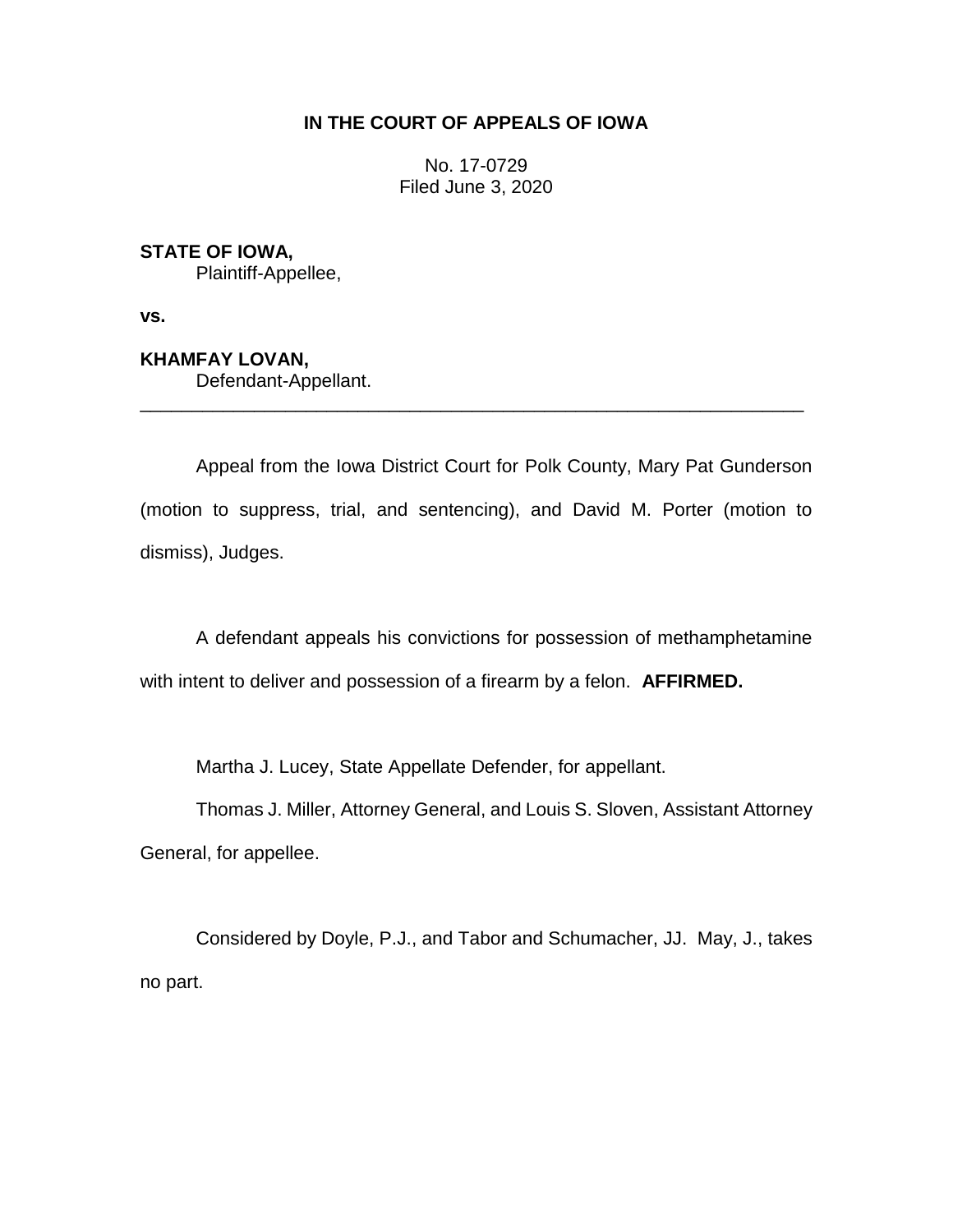#### **SCHUMACHER, Judge.**

Khamfay Lovan appeals his convictions for possession of methamphetamine with intent to deliver and possession of a firearm by a felon. Lovan was not denied his right to a speedy trial. We conclude the district court properly denied Lovan's motion to suppress. Lovan has not shown he received ineffective assistance of counsel with regard to any alleged breach of the dispositional agreement. We preserve the remaining ineffective-assistance-ofcounsel claim for a possible future postconviction proceeding. We affirm Lovan's convictions.

## **I. Background Facts & Proceedings**

On November 19, 2015, a confidential informant told Officer Benjamin Carter of the Des Moines Police Department that the informant personally observed a man named "Silo" sell methamphetamine to the informant's friend. The informant stated that Silo was always in possession of at least one ounce of methamphetamine. According to the informant, Silo drove a silver or gray Ford Taurus. Officer Carter looked up the informant's telephone contact information for Silo and found the number was registered to Lovan. Officer Carter obtained a photograph of Lovan and the informant confirmed the photograph was of Silo.

Under supervision by officers, the confidential informant called Lovan in an attempt to set up a purchase of methamphetamine. Lovan stated he could not meet then because he was taking a friend to Crow Tow to pick up the friend's vehicle. Officer Carter drove to Crow Tow in plain clothes and in an unmarked vehicle. He observed Lovan, who he identified by the photograph, drive up in a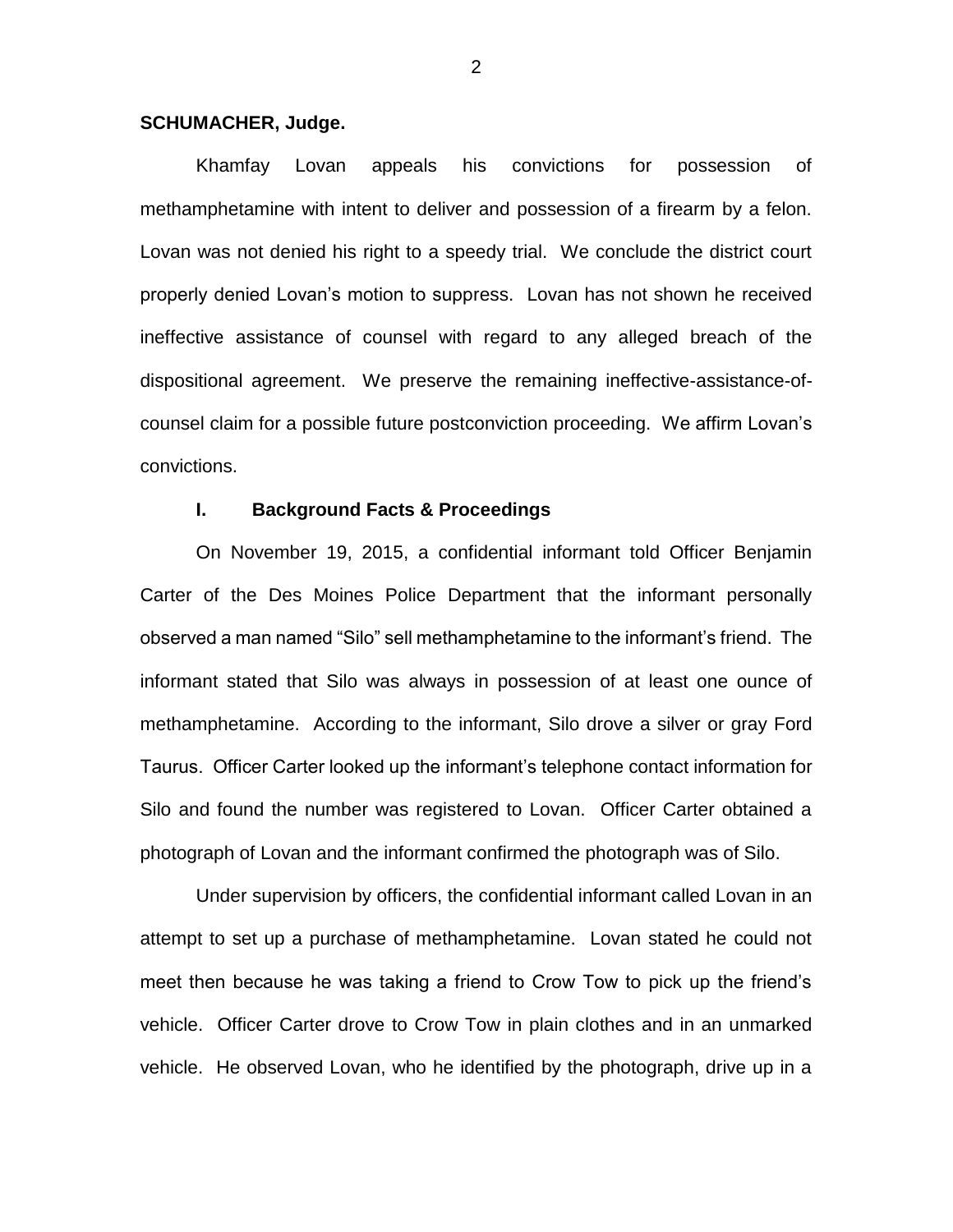silver Ford Taurus and drop off a passenger. The Ford Taurus was registered to Lovan.

Officer Carter had arranged for Officers Brian Steinkamp and Craig Vasquez to be nearby in a marked police vehicle in case the opportunity arose to make a traffic stop. Officer Carter followed Lovan and observed that he drove five miles per hour over the posted speed limit, that he stopped at a stop light directly over a pedestrian walkway, and that there was a passenger in the vehicle who did not have a seat belt on. Officer Carter asked Officers Steinkamp and Vasquez to stop Lovan's vehicle and arrest him on traffic charges, which they did.

Officer Steinkamp performed a pat-down search of Lovan and found several baggies containing methamphetamine and a large amount of cash. Lovan was told he was under arrest, put in handcuffs, and placed in the patrol car. A search of Lovan's vehicle revealed more methamphetamine, a firearm, and marijuana.

On December 22, 2015, Lovan was charged with possession of methamphetamine with intent to deliver, failure to affix a drug tax stamp, possession of a firearm as a felon, trafficking stolen weapons, carrying a concealed weapon, and possession of marijuana. On February 17, 2016, Lovan waived his right to a speedy trial.

Lovan filed a motion to suppress, claiming (1) he did not voluntarily consent to a search of his person, (2) the officers exceeded the scope of the traffic stop by ordering him out of the vehicle, conducting a pat-down search, and questioning him, (3) the warrantless search of his vehicle was improper, and (4) statements he made before being advised of his *Miranda* rights should be suppressed. The State resisted the motion.

3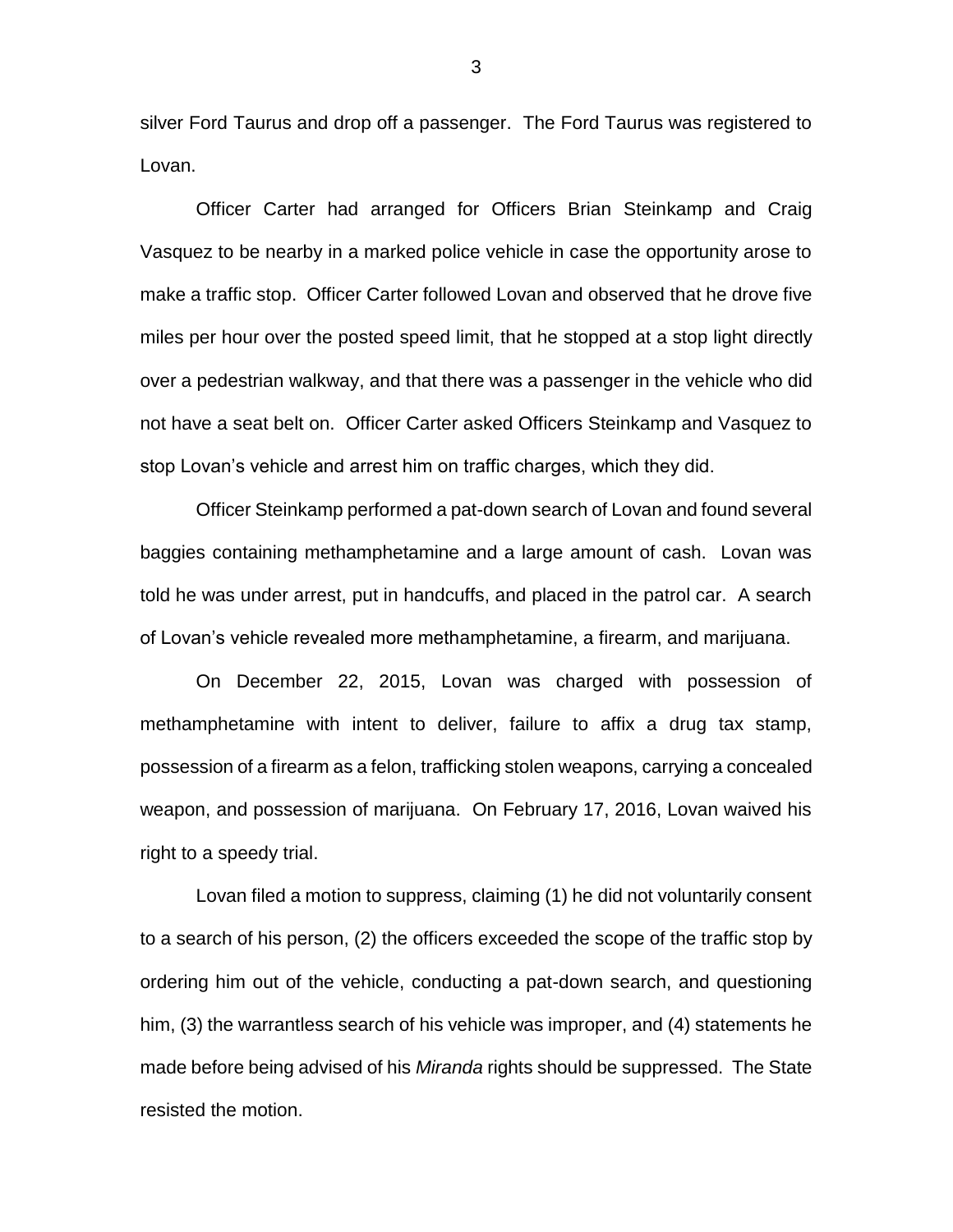At the suppression hearing, the State asserted it did not intend to present evidence of statements Lovan made before he was informed of his *Miranda* rights. On the remaining issues, the district court denied the motion to suppress. The court found Lovan could properly be searched incident to arrest and the search of the vehicle came under the automobile exception to the warrant requirement.<sup>1</sup>

Lovan later filed a motion to dismiss, asking for the suppression of evidence and stating that officers had engaged in a "pretextual search." At the hearing on the motion, Lovan stated "that was an impermissible and pretextual stop done by [Officer] Carter." The district court stated it would not relitigate the motion to suppress and denied the motion to dismiss.

The case proceeded to a jury trial beginning on October 3. The jury was unable to reach a verdict, and on October 6, the district court declared a mistrial.

In a pro se motion dated February 6, 2017, Lovan alleged his speedy-trial rights had been violated. Although Lovan previously waived his right to a speedy trial, he claimed the waiver was ineffective after the mistrial. The State resisted the motion to dismiss, noting Lovan had not revoked his waiver of the right to a speedy trial. The district court denied the motion to dismiss. On February 21, 2017, Lovan revoked his waiver of speedy trial.

Lovan stipulated to a bench trial on the minutes of testimony on the charges of possession of methamphetamine with intent to deliver, in violation of Iowa Code section 124.401(1)(b)(7) (2015), and possession of a firearm as a felon, in violation

 $\overline{a}$ 

4

<sup>&</sup>lt;sup>1</sup> Lovan filed an application with the Iowa Supreme Court for discretionary review of the district court's ruling on the motion to suppress. The court denied the application for discretionary review.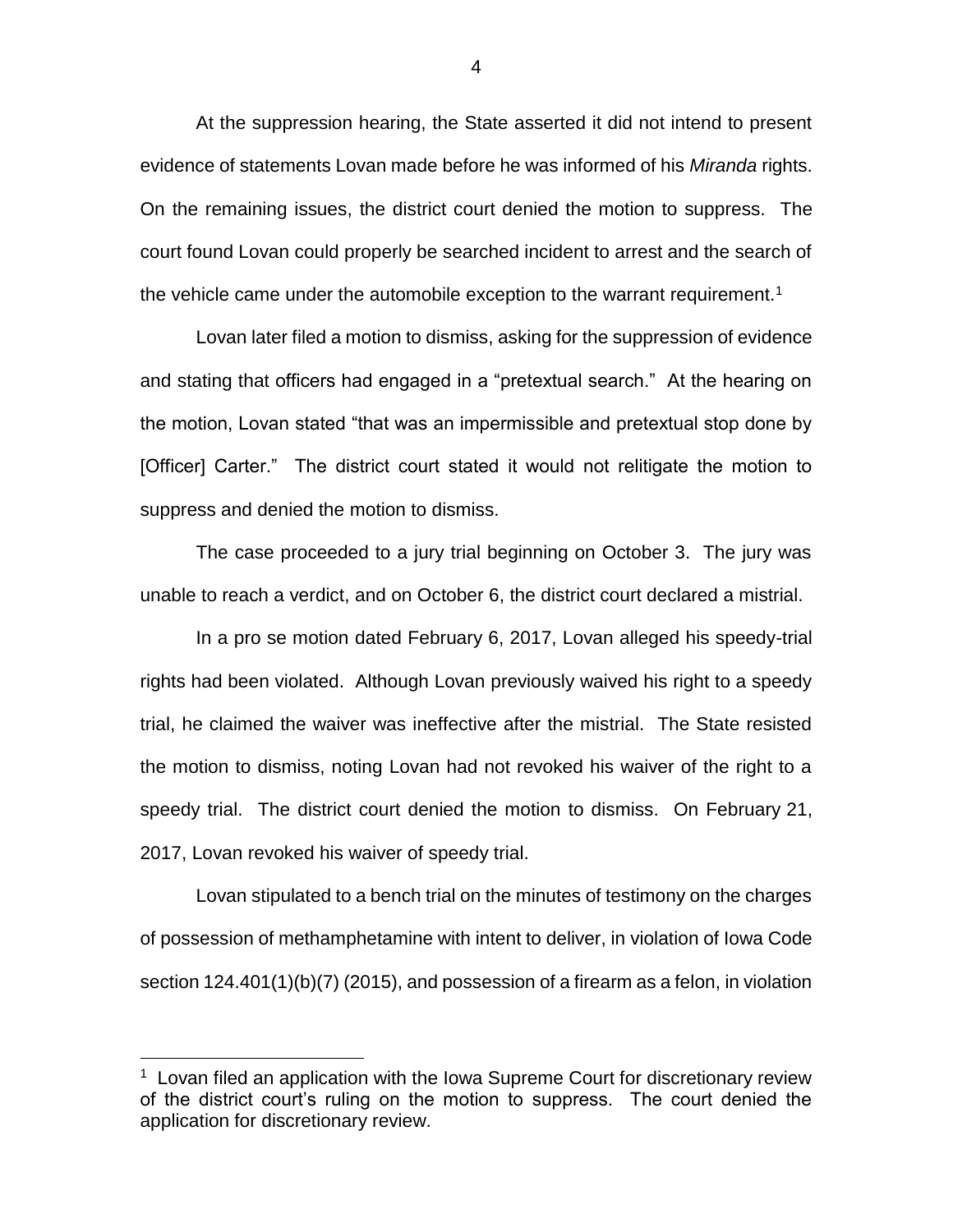of section 724.26. The State agreed to dismiss the remaining four counts and join in a sentencing recommendation. On May 8, the court found Lovan guilty of these charges. Lovan was sentenced to terms of imprisonment not to exceed twentyfive years and five years, to be served consecutively. Lovan appeals his convictions.

## **II. Speedy Trial**

**A.** Lovan asserts the district court erred by denying his motion to dismiss because his right to a speedy trial was violated. In his motion to dismiss, Lovan stated he should have been tried on or before February 14, 2016, and argues that because he did not waive his speedy-trial rights until February 17, 2016, his waiver of his speedy trial rights was not effective.

Under Iowa Rule of Criminal Procedure 2.33(2)(b), a defendant should be tried within ninety days after an indictment or trial information is filed. *State v. Abrahamson*, 746 N.W.2d 270, 274 n.4 (Iowa 2008). The trial information in this case was filed on December 22, 2015. The ninety-day period expired on March 21, 2016. We conclude the district court did not err in finding Lovan's waiver of his right to a speedy trial on February 17, 2016, was prior to the time his speedytrial right expired. Lovan made a valid and effective waiver of his right to a speedy trial.

**B.** Lovan also asserts the district court erred by denying his motion to dismiss on speedy-trial grounds, as he should have been retried within ninety days after the court declared a mistrial. Rule 2.19(6)(a) provides that after a mistrial "[t]he case shall be retried within 90 days unless good cause for further delay is shown." Lovan claims his original waiver of his right to speedy trial, made on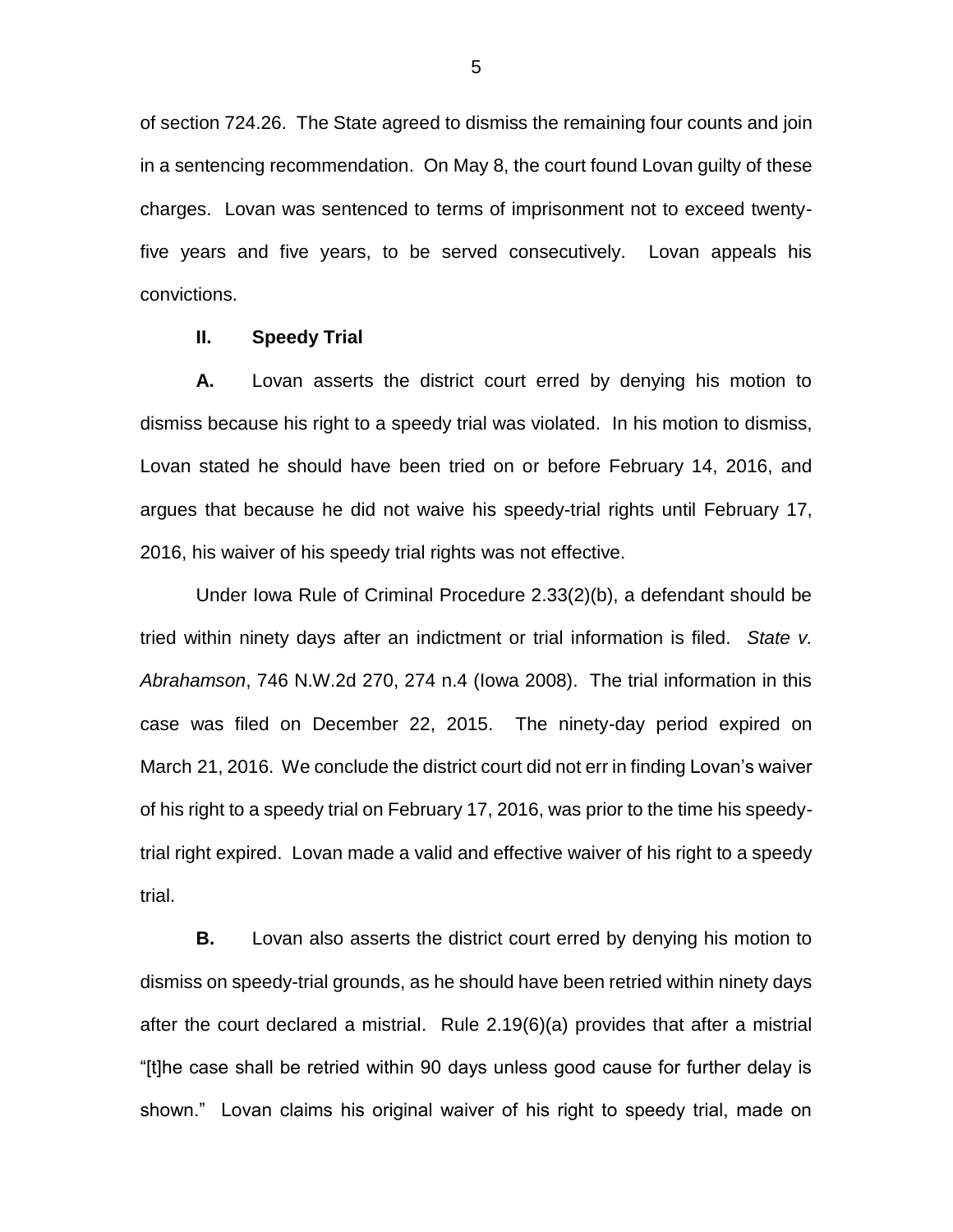February 17, 2016, did not carry through after the court declared a mistrial. He asserts his speedy trial rights were reset on October 6, 2016, and he should have been tried within ninety days of that date. We review a district court's decision on a motion to dismiss on speedy trial grounds for the correction of errors at law. *State v. McNeal*, 897 N.W.2d 697, 703 (Iowa 2017).

The ninety-day period for a speedy trial is reset following a mistrial. *State v. Zaehringer*, 306 N.W.2d 792, 794–95 (Iowa 1981). The mistrial was granted on October 6, 2016, and Lovan was tried more than ninety days later on May 8, 2017. Because Lovan was retried more than ninety days after the mistrial was granted, the State has the burden to show (1) Lovan waived his right to a speedy trial; (2) delays attributable to Lovan, or (3) good cause for the delay. *See State v. Taylor*, 881 N.W.2d 72, 76 (Iowa 2016).

The State claims Lovan waived his right to a speedy trial on February 17, 2016, and this waiver remained in effect until he revoked the waiver on February 21, 2017. In *State v. Hamilton*, 309 N.W.2d 471, 474 (Iowa 1981), the defendant waived the right to a speedy trial. He appealed the district court's ruling on his motion to suppress, and the district court's ruling was affirmed. *Hamilton*, 309 N.W.2d at 474. After procedendo was issued, the case was scheduled for trial and the defendant claimed his right to speedy trial had been violated. *Id.* The Iowa Supreme Court ruled that the original waiver was in effect until it was waived. *Id.* at 475.

In *State v. Mosley*, No. 08-1437, 2009 WL 5125979, at \*3 (Iowa Ct. App. Dec. 30, 2009), we stated a defendant's "pre-remand speedy trial waiver no longer applied" following remand. In that case, the defendant "reasserted his right to a

6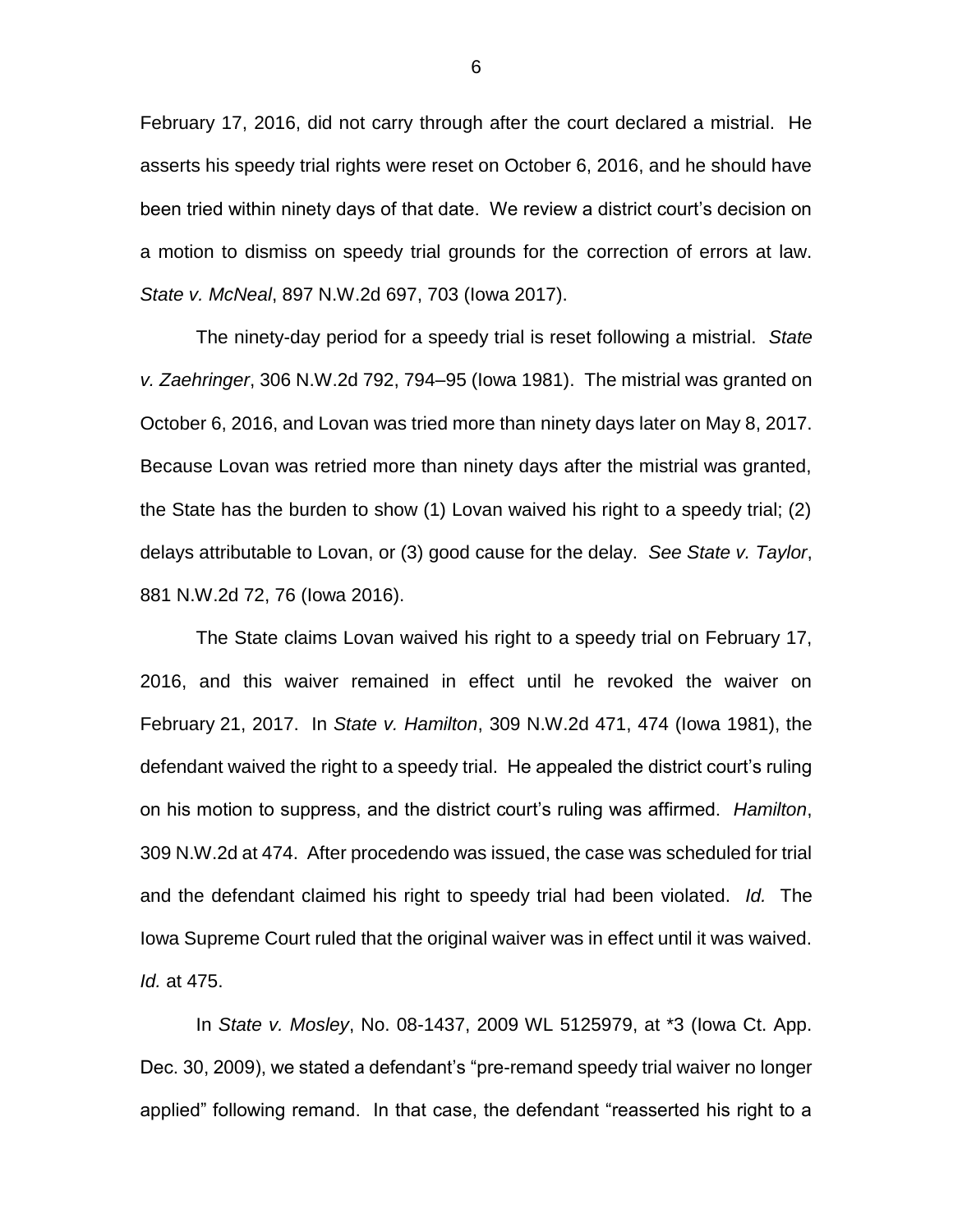speedy trial at the first pretrial conference following remand" and stated that he was "ready to go to trial." *Mosley*, 2009 WL 5125979, at \*3; *see also In re Detention of Blaise*, 830 N.W.2d 310, 317 (Iowa 2013) (discussing the *Mosley* decision).

If we were to apply *Hamilton*, Lovan's waiver of his right to a speedy trial remained in effect until he revoked his waiver on February 21, 2017, and consequently, Lovan was tried within ninety days after he revoked his previous waiver. *See* 309 N.W.2d at 475 ("We therefore hold as a rule of this court that when a waiver of the right to a speedy trial is withdrawn, the defendant must be tried within ninety days from the date of withdrawal unless good cause to the contrary be shown."). However, under these facts, we find the *Zaehringer* analysis to be more applicable to Lovan's proceedings, as his case involved application of the speedy-trial rule following a mistrial rather than an appeal during the course of criminal proceedings.

Our analysis does not conclude, however, even if Lovan's waiver of his right to a speedy trial did not remain in effect past the mistrial, as there is evidence to show he acquiesced in the setting of his second trial date. The court declared a mistrial on October 6, 2016. In discussing a new trial date, the prosecutor noted Lovan had waived his right to a speedy trial. Defense counsel did not dispute the statement and participated in the trial date selection.

A status conference order was filed on October 19, setting the new trial date for February 27, 2017, which was more than ninety days after the mistrial was granted. The order stated Lovan had waived his right to a speedy trial. Lovan was personally served with a copy of this order. Lovan requested the continuance of a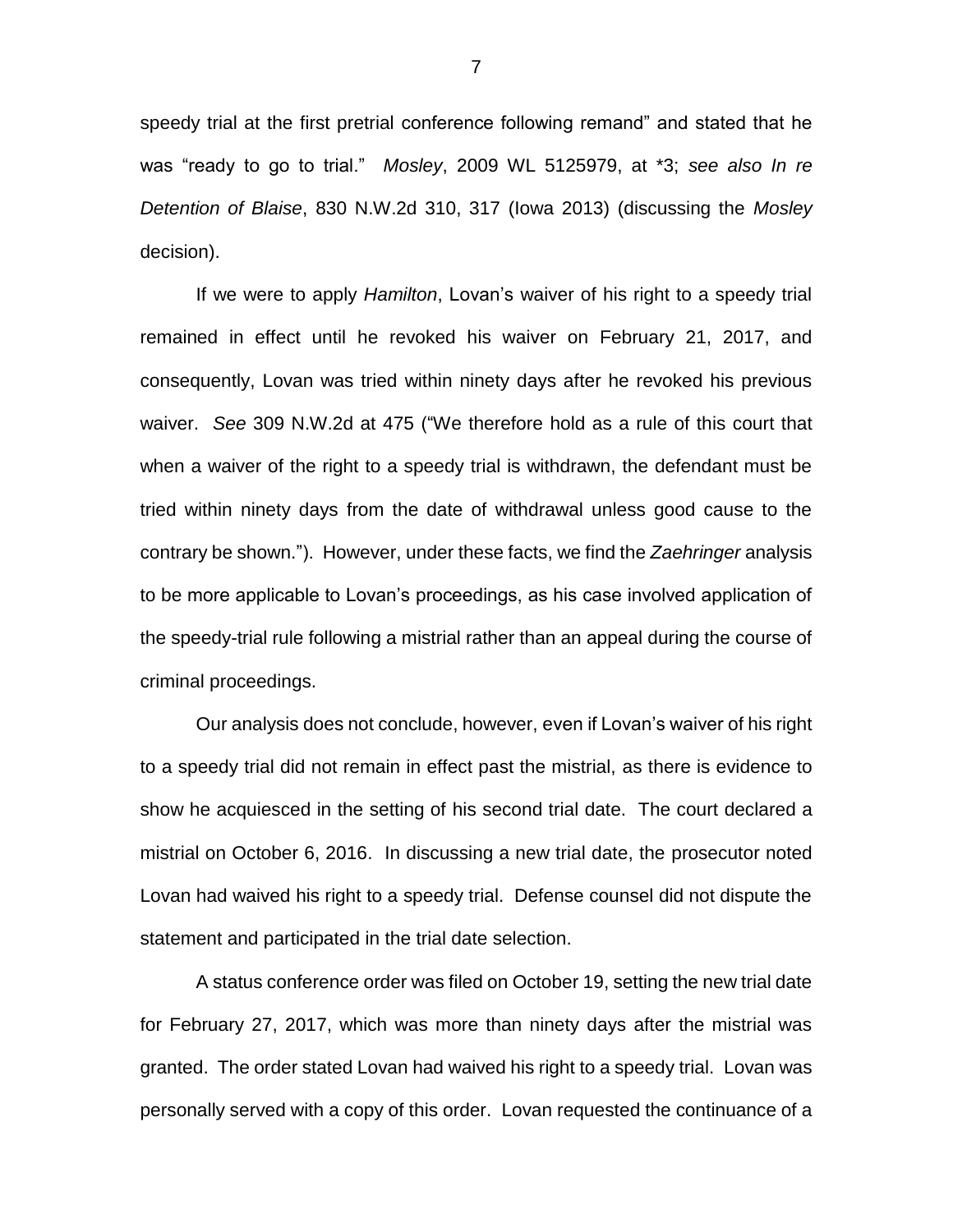status conference scheduled for February 1, 2017. On February 3, Lovan filed a motion to dismiss, seeking to relitigate the ruling on his motion to suppress. On February 8, he filed a motion to dismiss on speedy trial grounds. He also requested the appointment of new counsel. Lovan filed notice of intent to depose witnesses on February 20.

At a hearing held on February 21, defense counsel stated, "[I]t's my understanding that a waiver of speedy trial continues in place even after a mistrial due to a hung jury." He stated Lovan could withdraw the waiver of his speedy trial rights and the ninety-day clock would start from the time of withdrawal. Lovan revoked the waiver of his speedy-trial rights at that time. After the court informed defense counsel that additional time would be needed if Lovan wanted to take depositions, defense counsel stated the depositions were necessary. The court continued the trial date based on Lovan's request to take depositions. In arguing a pro se motion, Lovan acknowledged that his speedy-trial rights were waived by counsel during the course of the setting of a new trial date.

A defendant's "acquiescence in the setting of a trial date beyond the speedy trial period is a factor which may be considered in determining whether a defendant has waived his speedy trial rights." *Zaehringer*, 306 N.W.2d at 795. However, there must be "sufficient additional circumstances" beyond the defendant's acquiescence in a trial date in order to show waiver. *State v. Phelps*, 379 N.W.2d 384, 387 (Iowa Ct. App. 1985). A defendant's motions and request for depositions past the speedy-trial date show the defendant waived the right to a speedy trial, as it showed the "defendant neither desired nor was prepared for a speedy retrial."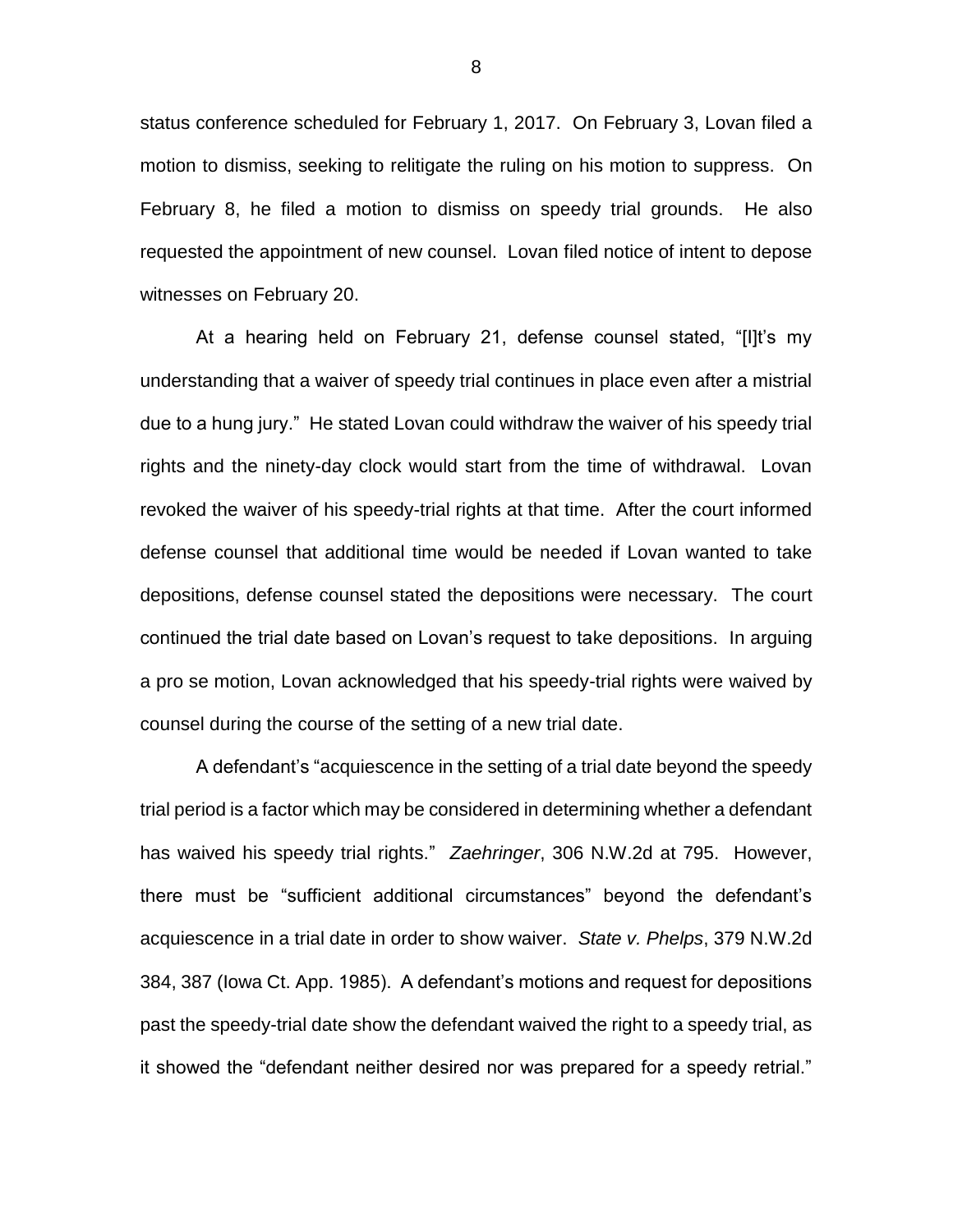*Zaehringer*, 306 N.W.2d at 796. Counsel attended the status hearing and agreed to the new trial date.

Lovan did more than just acquiesce in a new trial date past the speedy-trial deadline. He filed several motions and requested depositions, which further extended the time before the trial was held. Lovan's actions show he was not prepared for trial within ninety days after the mistrial was granted. *See id.* We conclude Lovan waived his right to a speedy trial. *See id.* at 795.

### **III. Motion to Suppress**

 $\overline{a}$ 

Lovan contends the stop of his vehicle was an impermissible pretextual seizure in violation of article I, section 8 of the Iowa Constitution.<sup>2</sup> He asserts the district court should have granted his motion to suppress.

When a motion to suppress is based on alleged constitutional violations, we review the district court's decision de novo. *State v. Fogg*, 936 N.W.2d 664, 667 (Iowa 2019). We make "an independent evaluation of the totality of the circumstances as shown by the entire record." *State v. Pals*, 805 N.W.2d 767, 771 (Iowa 2011) (quoting *State v. Turner,* 630 N.W.2d 601, 606 (Iowa 2001)). We give "deference to the factual findings of the district court due to its opportunity to

<sup>&</sup>lt;sup>2</sup> The State claims Lovan failed to preserve error on this issue. Lovan's motion to suppress stated, "Mr. Lovan's vehicle was stopped due to traffic infractions. Searching his person was not related to the alleged traffic violations, which were used for this pre-textual stop." The State's resistance asserted, "Defendant alleges that the traffic stop was a pre-text." The district court ruled the officers "testified the intent was to arrest the defendant for traffic violations once he was stopped." We conclude error was preserved. *See Lamasters v. State*, 821 N.W.2d 856, 862 (Iowa 2012) ("It is a fundamental doctrine of appellate review that issues must ordinarily be both raised and decided by the district court before we will decide them on appeal." (citation omitted)).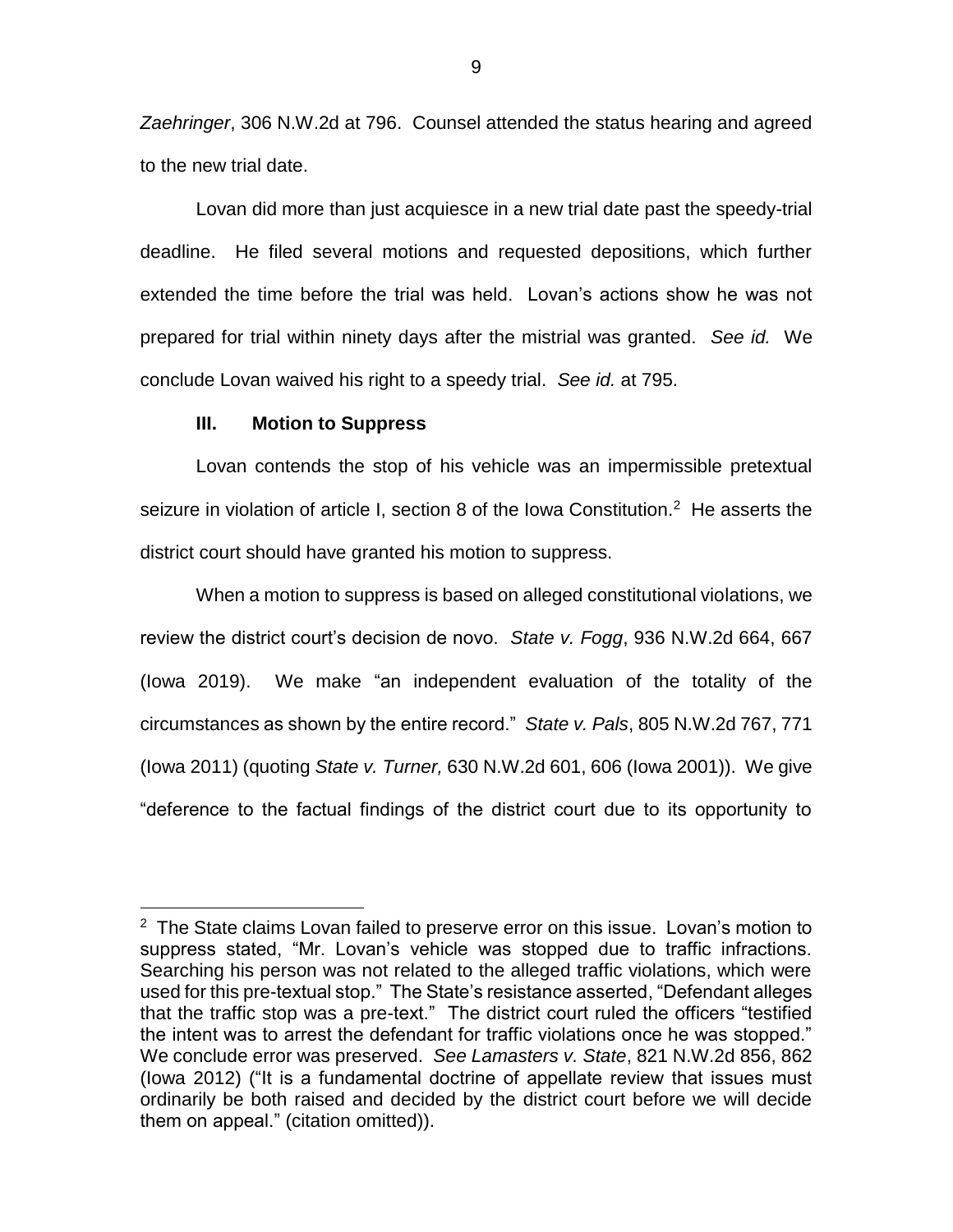evaluate the credibility of the witnesses, but are not bound by such findings." *State v. Lane,* 726 N.W.2d 371, 377 (Iowa 2007).

The issue of pretextual traffic stops was recently addressed by the Iowa Supreme Court in *State v. Brown*, 930 N.W.2d 840, 843 (Iowa 2019). The court addressed the issue of "whether, under the Iowa Constitution, a traffic stop for a traffic violation is 'reasonable' even if the violation did not happen to be the officer's motivation for the stop." *Brown*, 930 N.W.2d at 846. The court upheld prior precedent that held "an officer's ulterior 'motive for making the arrest does not limit the right to conduct a search incident thereto' under the Iowa Constitution '[i]f probable cause exists for an arrest to be made.'" 3 *Id.* at 854 (quoting *State v. Griffin*, 691 N.W.2d 734, 737 (Iowa 2005)); *see also State v. Haas*, 930 N.W.2d 699, 702 (Iowa 2019) ("[T]he subjective motivations of an individual officer in making a traffic stop under article I, section 8 of the Iowa Constitution are irrelevant as long as the officer has objectively reasonable cause to believe the motorist violated a traffic law.").

The State has the burden to prove by a preponderance of the evidence that an officer had probable cause to stop a vehicle. *State v. Tyler*, 830 N.W.2d 288, 293 (Iowa 2013). "When a peace officer observes a violation of our traffic laws, however minor, the officer has probable cause to stop a motorist." *State v. Tague*, 676 N.W.2d 197, 201 (Iowa 2004). "The existence of probable cause for a traffic

 $\overline{a}$ 

 $3$  Lovan asks us to adopt a burden-shifting totality-of-the-circumstances test for determining whether the stop of a vehicle is pretextual and therefore impermissible. The Iowa Supreme Court rejected such a proposal in *Brown*, 930 N.W.2d at 851. We are not at liberty to overturn Iowa Supreme Court precedent. *See State v. Miller*, 841 N.W.2d 583, 584 n.1 (Iowa 2014) ("[I]t is the role of the supreme court to decide if case precedent should no longer be followed.").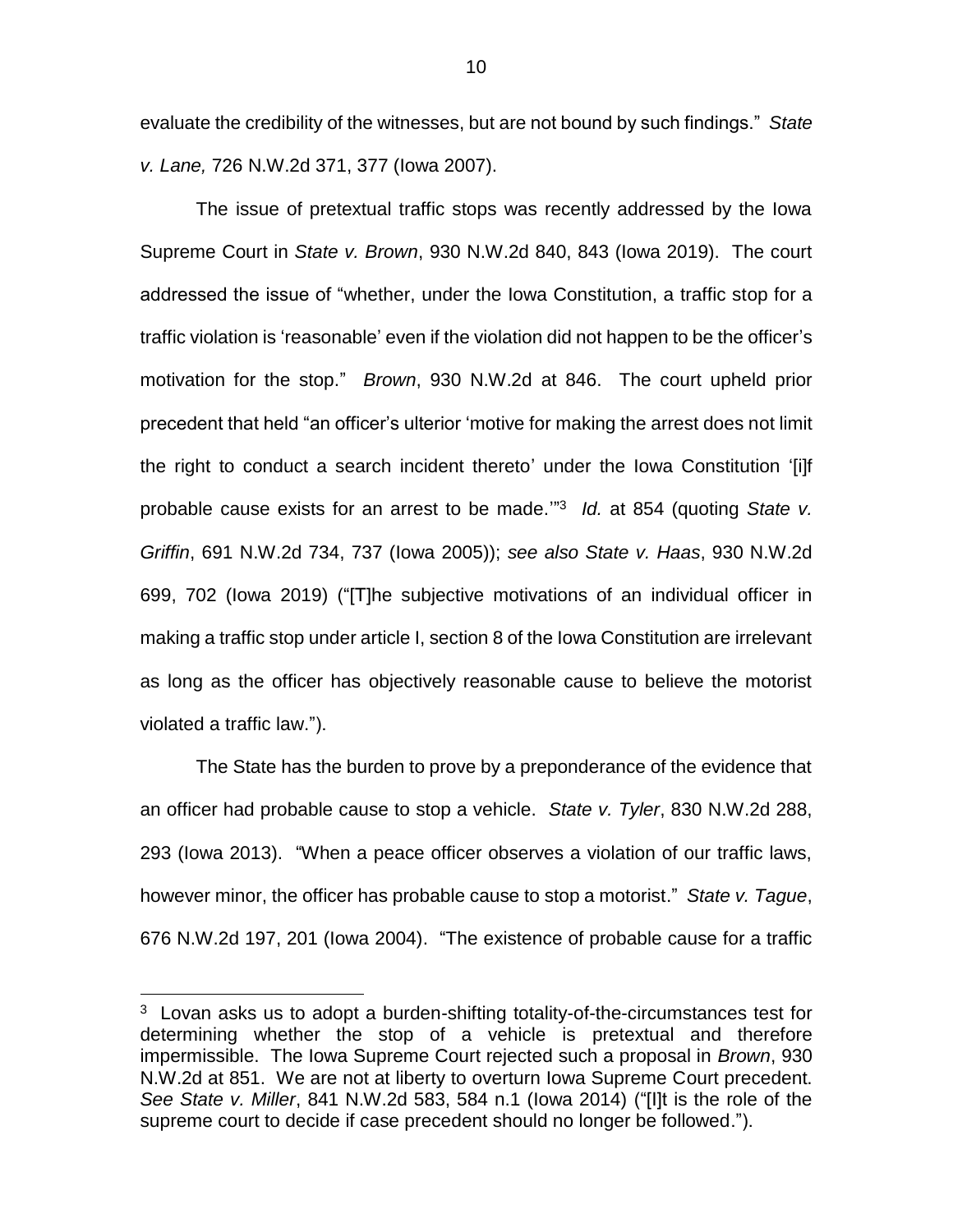stop is evaluated 'from the standpoint of an objectively reasonable police officer.'" *Tyler*, 830 N.W.2d at 293–94 (citation omitted).

Officer Carter followed Lovan and observed that he drove five miles per hour over the posted speed limit, that he stopped at a stop light directly over a pedestrian walkway, and that there was a passenger in the vehicle who did not have a seat belt on. Officer Carter requested that Lovan's vehicle be stopped due to these traffic violations. The district court found the testimony of the officers to be credible that they intended "to arrest the defendant for traffic violations once he was stopped."

There was probable cause to stop Lovan's vehicle once Officer Carter observed the traffic violations. *See id.* at 293. The officers' subjective motivations for making the traffic stop are irrelevant because the officers had reasonable cause to believe Lovan violated traffic laws. *See Haas*, 930 N.W.2d at 702. We conclude the district court properly denied Lovan's motion to suppress.

#### **IV. Ineffective Assistance**

Lovan claims he received ineffective assistance because defense counsel failed to object to the State's breach of the dispositional agreement and failed to move to dismiss based on violation of speedy trial rules.

We conduct a de novo review of claims of ineffective assistance of counsel. *State v. Maxwell*, 743 N.W.2d 185, 195 (Iowa 2008). To establish a claim of ineffective assistance of counsel, a defendant must prove: (1) counsel failed to perform an essential duty and (2) prejudice resulted. *Id.* A defendant's failure to prove either element by a preponderance of the evidence is fatal to a claim of ineffective assistance. *See State v. Polly*, 657 N.W.2d 462, 465 (Iowa 2003).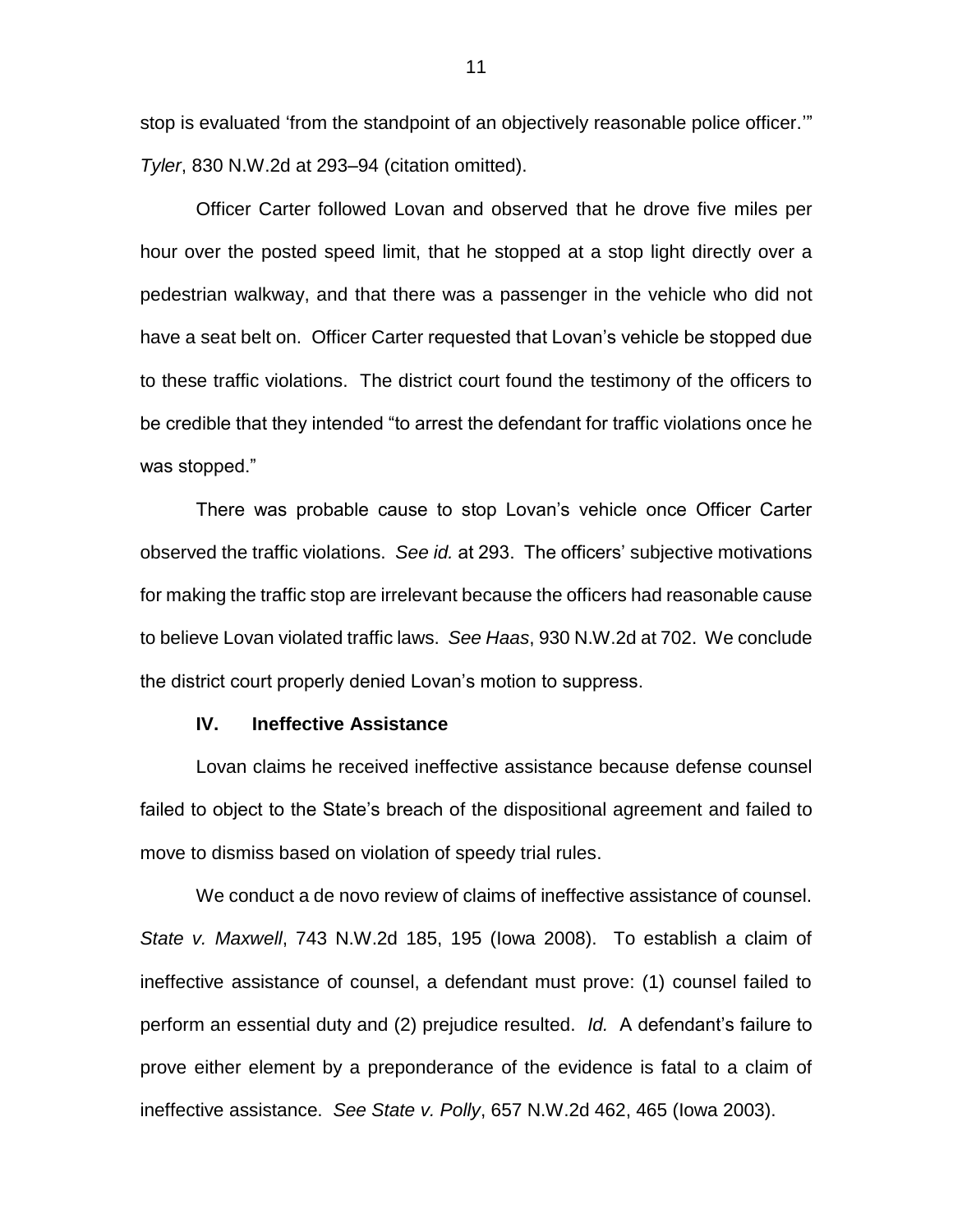Prior to the trial on the minutes, the prosecutor set out the parties'

agreement:

Mr. Lovan will stipulate to a trial on the minutes and a finding of guilt with regard to Count I, possession of a controlled substance with intent to deliver, a Class B felony, without the firearm enhancement; and to Count III, possession of a firearm as a convicted felon, a Class D felony.

We will recommend that the Court run those sentences concurrent to each other; so it's a 25-year term in Count I with a mandatory one-third, and a five-year term in Count III. But as I said, we would run them concurrent to each other for essentially a 25-year term.

We will ask that the Court suspend the minimum fine in each of these counts, \$5,000 in Count I and \$750 in Count III; impose whatever court costs there are and the required surcharges; revoke his driver's license; and dismiss the remaining counts of the trial information.

Defense counsel and Lovan indicated this was their agreement.

Lovan asserts that at the time of sentencing, the State did not make the sentencing recommendations it had agreed to and instead made no recommendation. When the State agrees to make a sentencing recommendation, the prosecutor is required "to present the recommended sentences with his or her approval, to commend these sentences to the court, and to otherwise indicate to the court that the recommended sentences are supported by the State and worthy of the court's acceptance." *State v. Horness*, 600 N.W.2d 294, 299 (Iowa 1999). If the State does not follow the agreement, defense counsel should make an objection. *State v. Bearse*, 748 N.W.2d 211, 218 (Iowa 2008).

The trial on the minutes and sentencing were held in one proceeding. At the beginning of the hearing, the court recognized the parties had an agreement and heard the State's sentencing recommendation in the recitation of the terms of the agreement. The court reviewed the terms of the agreement with Lovan, then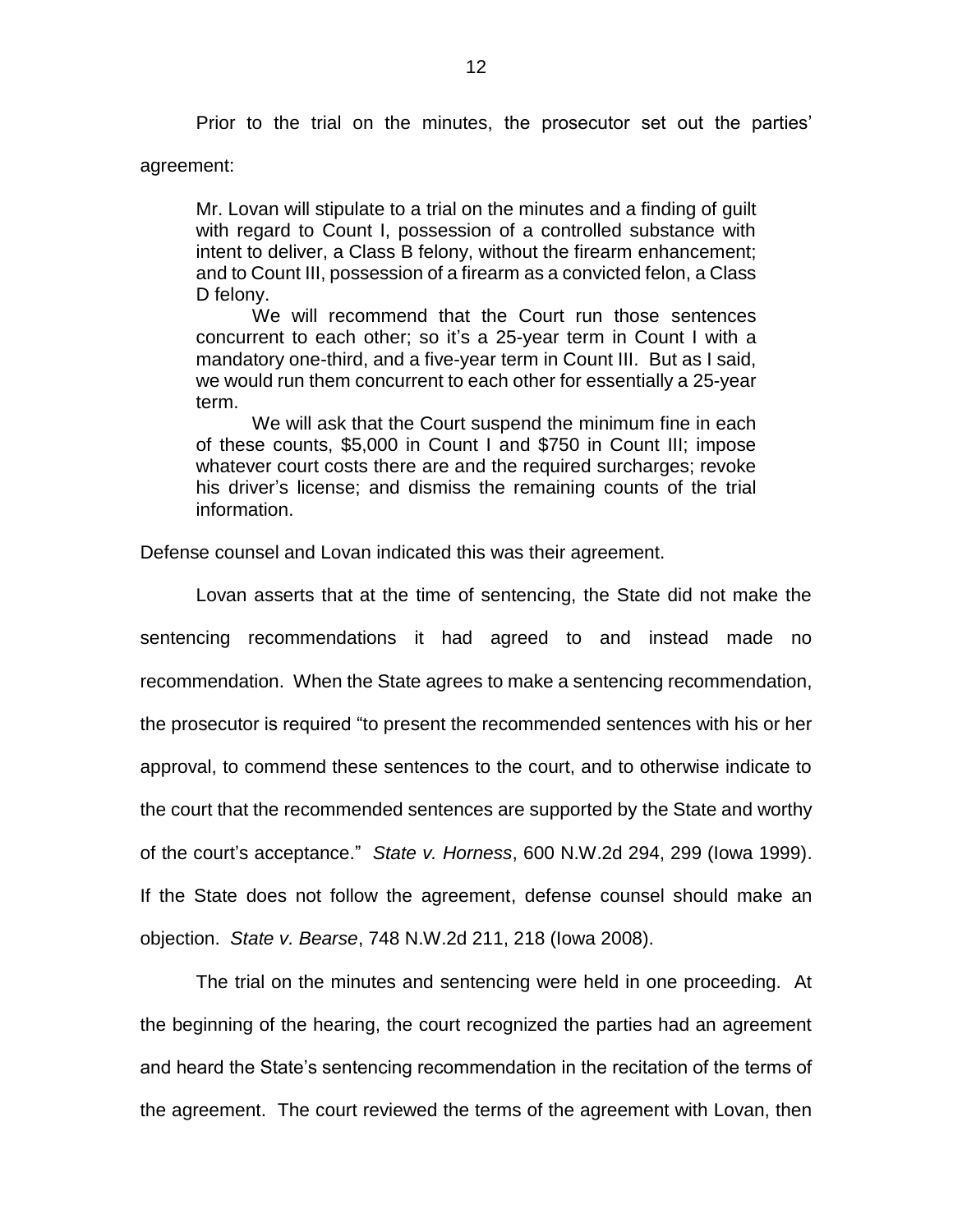stated, "So I think I've heard the plea discussions that have been talked about today." The prosecutor stated again, "[I]t is our agreement that we will recommend that the Court run them concurrent to each other." When the court asked the prosecutor and defense counsel if there was anything else before it imposed sentence, the prosecutor did not give the State's recommendation again, although defense counsel asked the court to adopt the joint recommendation.

During sentencing, the court stated, "I heard the arguments of counsel and I understood that that's—that they had an agreement coming into court." The statements made during the combined proceedings show the court was fully aware of the State's recommendation for sentencing. The State set out its recommendation at the beginning of the proceedings and then again just before the court explained its discretion in sentencing. We do not find the State breached its agreement by failing to give the recommendation again in the same proceedings.

Because we have determined the State did not breach the agreement, we find defense counsel had no obligation to object. *See State v. Lopez*, 872 N.W.2d 159, 169 (Iowa 2015) ("Counsel does not fail to perform an essential duty by failing to raise a meritless objection."). Lovan has not shown he received ineffective assistance of counsel.

Lovan also asserts that if it is determined that defense counsel waived speedy trial, counsel was ineffective in failing to move for a dismissal of the charges on a speedy trial ground, noting that counsel recited into the record that Lovan's waiver of speedy trial prior to the mistrial was valid for purposes of the second trial. We note that defense counsel was successful in negotiating dismissal